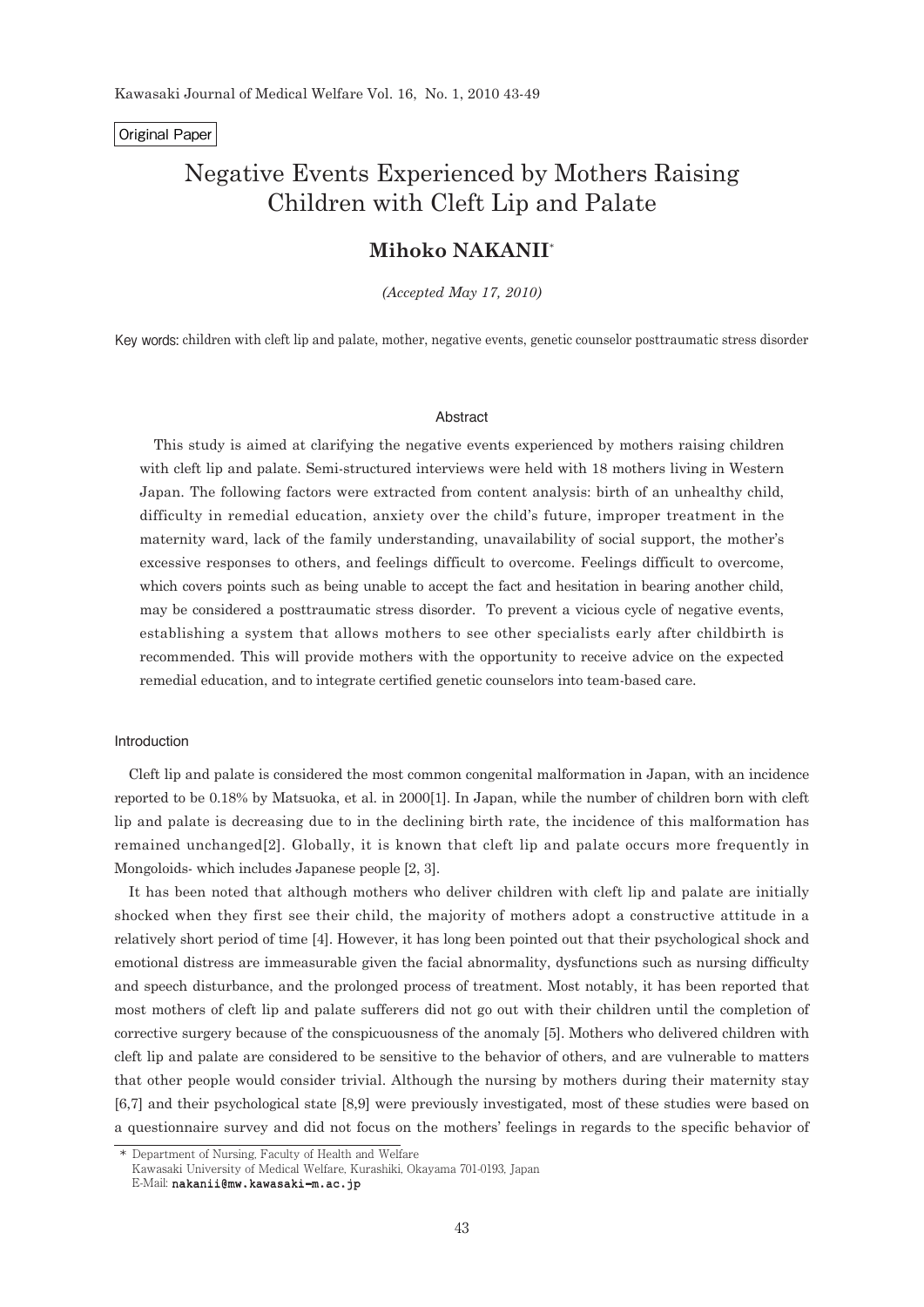#### other people.

This study aimed to clarify the negative events experienced by mothers raising children with cleft lip and palate.

# Methods

#### 1. Subjects

The subjects were mothers of children receiving outpatient treatment at 3 institutions for cleft lip and palate in Western Japan (Osaka, Okayama and Fukuoka).

### 2. Data collection period

July 2005 - January 2006

# 3. Data collection methods

Following an oral explanation, the subjects were provided with an informed consent form. Those whose written consent for participation in this study was obtained received a semi-structured interview regarding the perceived negative behavior of other people that they had experienced since the time of prenatal notification or immediately after childbirth. In the interview they also detailed their feelings about the behavior and their own attitudes toward child-raising. The interview was held either at the subject's home or in-hospital in a quiet location on a consultation visit or during hospitalization for the child's operation. The time required for an interview was approximately 60 to 90 minutes. On obtaining each subject's permission, the interview was recorded on an IC recorder to prepare a verbatim record.

#### 4. Analysis methods

A negative event was defined as "speech or action causing emotions in a mother that prompted her to deny herself or her child, for example: hurt, shocked, sad, pained, or any other negative thought by the mother over the course of raising her child". Based on the verbatim record, each sentence considered to be meaningful as a negative event was labeled as a code. Then, subcategories and categories were generated using methods for content analysis. Questions that arose during the analysis were repeatedly discussed with nurses experienced in the treatment of children with cleft lip and palate, and confirmed with subjects to ensure the reliability of the data.

# 5. Ethical consideration

The subjects received an explanation on the purpose of the study, protection of their privacy, freedom of participation and withdrawal, absence of disadvantages, and a copy of the study results. They then submitted their written consent. This study was approved by the ethics committee of the author's university (No.029).

#### **Results**

# 1. Background of the subjects

The subjects were 18 mothers aged in their 20s - 40s, three of whom had been notified of the malformation before giving childbirth. Their children were aged between 2 -16 years old: 5 under the age of 5, 11 between 5 and 10, and 2 at 10 years or older. The gender of the children in the study was split between 9 males and 9 females and their birth orders were 9 first and 9 second or later children. The disorders were: unilateral cleft lip and jaw in four of the children, unilateral cleft lip and palate in eight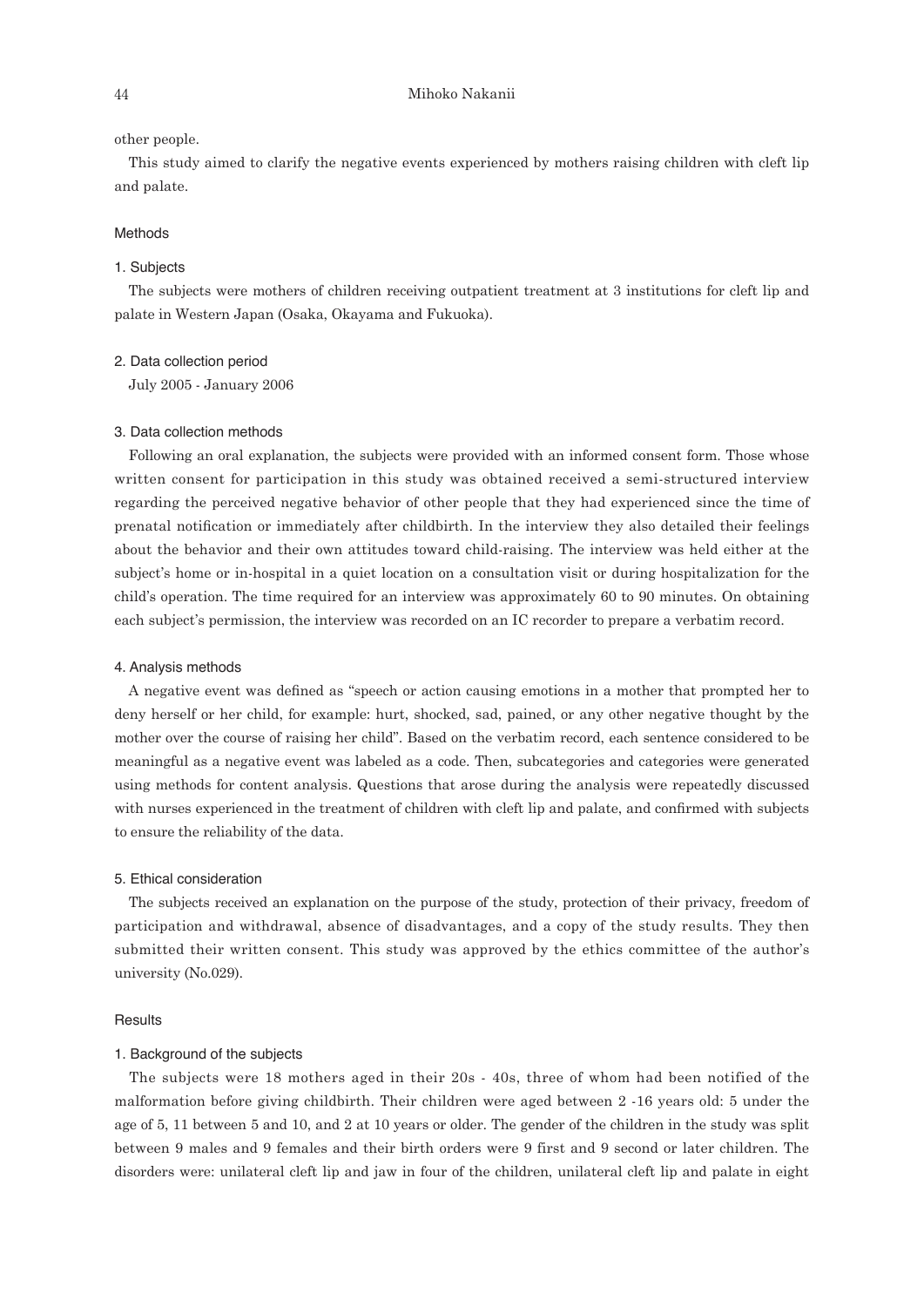children, and bilateral cleft lip and palate in the remaining six children. Two children had the further complication of hearing loss. In regards to the family structure, 14 belonged to a nuclear family and 4 to a three-generation family.

#### 2. Negative events

Eight categories and 27 subcategories of negative events were extracted. Under this point, categories, subcategories, and raw data are marked with  $[$   $]$ ,  $\leq$  >, and "", respectively.

[Birth of an unhealthy child] consisted of 3 subcategories: <birth of a child with facial malformation>, <remorse of having given birth to a child with cleft lip and palate>and <comparison with healthy children>. Mothers were "shocked" by delivering an unhealthy child with cleft lip and palate and blamed themselves- "I failed to bear you properly" and "Why did this happen to me?". A mother's birth mother (the child's grandmother) who could not help comparing the baby with healthy children, repeatedly said "What a pity!", this was described as a negative event.

[Improper treatment in the maternity ward] also consisted of 3 subcategories: <keeping a mother away from her child just after birth>, <maternity workers' lack of knowledge>, and <inconsiderate treatment by maternity workers during hospitalization>. Complaining, "The child was blocked from my view", a mother expressed a negative feeling regarding the healthcare workers' infringement of her right to see her child. In complaints such as "healthcare workers only said, 'I don't know'" and "To be frank, nurses told me nothing", mothers indicated feeling negative over the gap between their desired explanation or treatment and those actually provided.

[Difficulty in remedial education] was composed of 4 subcategories: <difficulty in breast-feeding due to the disorder>, <repeated operations and complications>, <the child's questions about repeated operations>, and <the child's questions about the scar>. Through statements such as, "My child may not survive because he/she cannot even drink milk", it was clear to us that mothers had numerous concerns about nursing. Besides "repeated visits to the operating room" and the "complication of hearing loss", children began directly questioning their situation as they grow up by asking, "Why do I have to undergo operations?" and "Why do I, and not others, have a scar here?" Mothers had negative feelings with confronting such difficulties in remedial education.

[Anxiety over the child's future] was also composed of 4 subcategories: <questions about the disorder>, <bullying>, <appearance> and <the child's future marriage and becoming a parent>. By asking, "How should I explain to my child about his/her condition?", "I'm afraid that my child will be bullied someday", and "Since my child is a girl, she'll naturally be concerned about the shape of her lips and nose", mothers showed their anxiety , without finding any way to proceed, regarding issues expected to arise in their children's future. They also highlighted , issues that may become problems in the next generation, such as "I cannot help but blame myself for my child's condition, imagining what the parents of his/her future spouse will say at the time of his/her marriage" and "Will it be inherited when my child bears her own child?".

[Lack of family understanding] comprised 4 subcategories: <family's accusation (1): attributing to the mother's behavior>, <family's accusation (2): attributing to worries over heredity>, <husband's indifferent attitude>, and <family's hiding the child>. A mother's family attributed it to her behavior during pregnancy, saying "You did something, didn't you?" The mother described her mental pain due to talk on heredity, confessing, "My birth mother weeps, saying 'I never expected to have a grandchild like him/her"'. She felt "bitterness" when hearing "her husband say 'I suspect that it's attributable to my wife', despite her expectation of support from him". "Families tend to prefer to hide children (with the disorder)", said a mother who wondered if her child should be hidden. She had already developed negative feelings.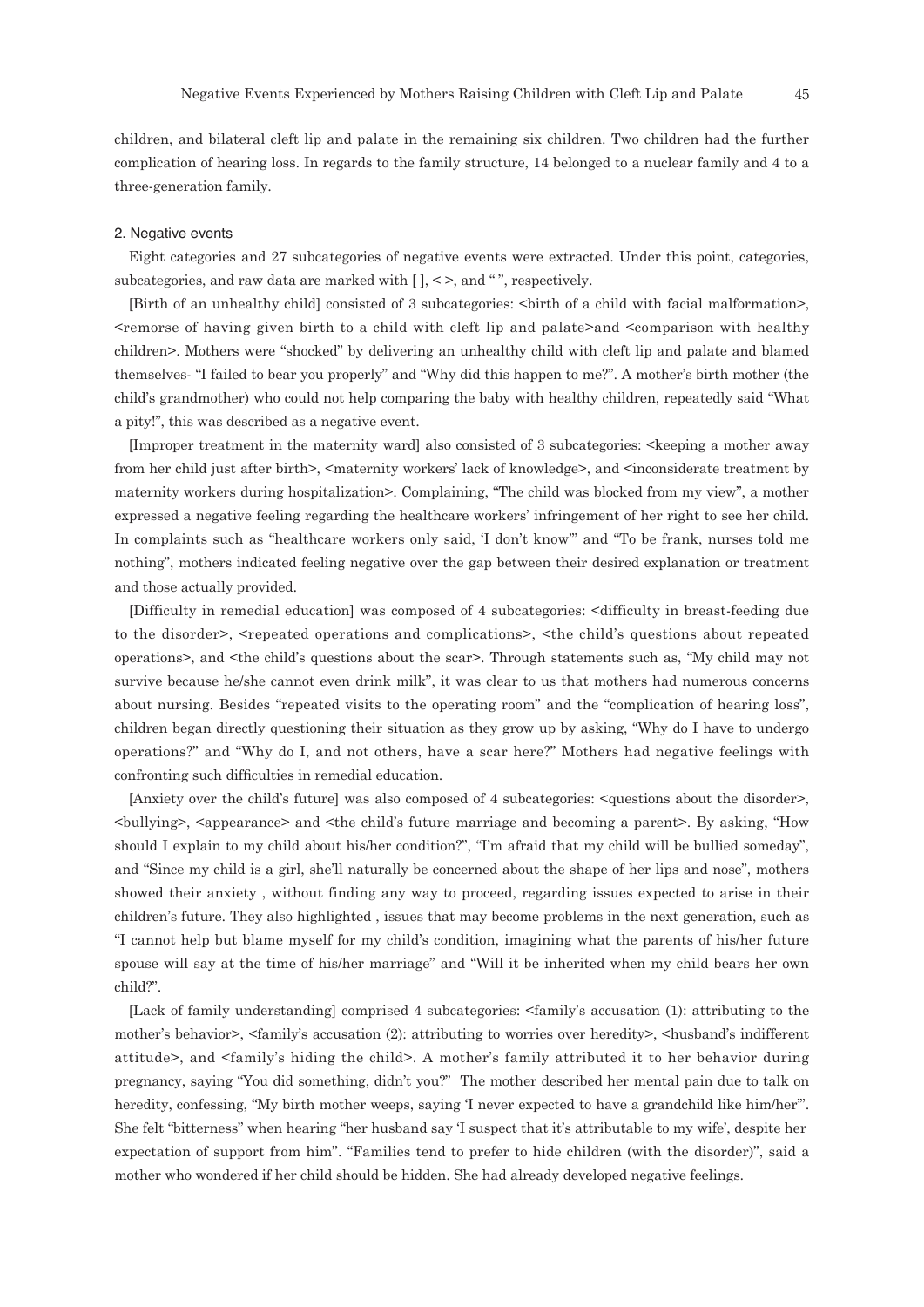# 46 Mihoko Nakanii

[Unavailability of social support] comprised 3 subcategories: <nursery's refusal of acceptance>, <helpless circumstances at the kindergarten/nursery>, and <unintentional words from others>. Some mothers complained, "I experienced a nursery refusing to enroll our child" and "I heard the teacher does not always attend to my child". Mothers expressed negative feelings about dismissive responses from those whom they needed support in raising their child. A mother was hurt by "unintentional words from another mother close to her- 'Since my child is normal...'".

[Mother's excessive responses to others] consisted of 4 subcategories: <mother's hiding the child>, <concern about others' judgment>, <distress due to thoughtless words about appearance (1): from other children>, and <distress due to thoughtless words about appearance (2): from peers>. Mothers "kept (their children) hidden without reporting (the childbirth) even to their friends", and "withdrew into their homes to avoid others' eyes". "Children comment on what they see, saying things like 'He has a split mouth' or ' Her nose is a different shape'", said a mother who responded excessively to others' remarks. She suffered grief and decided to hide her child.

[Feelings difficult to overcome] involved 2 subcategories: < unable to accept the fact> and <hesitation in bearing another child>. The mother of a 4-year-old girl with left cleft lip and jaw was in her early 30s. She was notified of the malformation at 38 weeks of gestation and gave birth to her daughter by cesarean the following week. She stated, "Since my child is disfigured, I'll never be happy regardless of what others say", "I heard my birth mother say to my brother, 'You should not be married, because everybody will be sad (if she delivers a child with cleft lip and palate)'" and "(My husband wants to have a second child, but) I refuse to bear another child".

#### Discussion

# 1. Schematization of negative events experienced by mothers of children with cleft lip and palate (Fig. 1)

Negative events experienced by mothers of children with cleft lip and palate comprised of those arising from the disorder itself or the process of remedial education- including [Birth of an unhealthy child], [Difficulty in remedial education] and [Anxiety over the child's future]- as well as the negative attitudes or words of healthcare workers, family members, or other members of society such as those in a nursery or kindergarten- including [Improper treatment in the maternity ward], [Lack of family understanding] and [Unavailability of social support]. Maternity staff keeping a mother away from her child just after birth has been reported. Mothers should be responsible for providing support and this adversely affects the mother in raising her child thereafter [10]. This study supported the presence of the above issue. It also demonstrated the presence of an indifferent attitude by husbands, who should support their wife and child, and the family's accusations against the mother. Furthermore, social support from responsible healthcare workers and nursery/kindergartens remained unavailable to mothers. These circumstances are considered to be secondary threats and possibly induce the [Mother's excessive responses to others].

Continuing this vicious circle seems to have led mothers to develop [Feelings difficult to overcome] (involving being < unable to accept the fact> and <hesitation in bearing another child>). Even when her child was already 4 years old, one mother remained unable to feel secure regarding the child's future and she did not want to have another child despite the fact that a subsequent child would be less likely to develop the same disorder; because of the multifactorial inheritance underlying it [11]. It is not necessarily a goal for her to become willing to have another child, of course, but it is important for her to be able to accept her life with the present child through discussions with her husband. In certain cases, mothers cannot overcome their experience of delivering a child with cleft lip and palate. It is possible to consider this condition as a posttraumatic stress disorder (PTSD) caused by psychological trauma; "an experience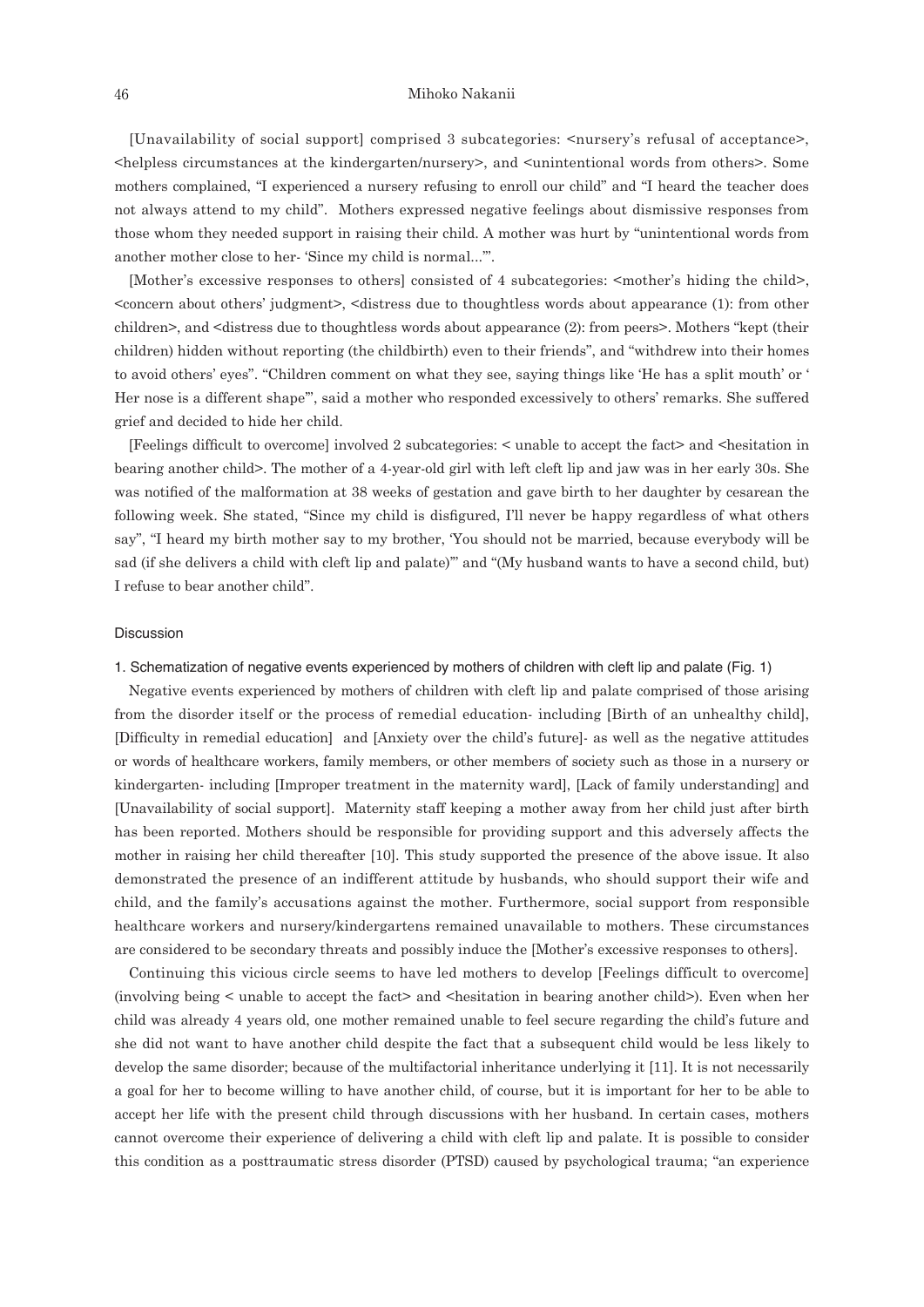

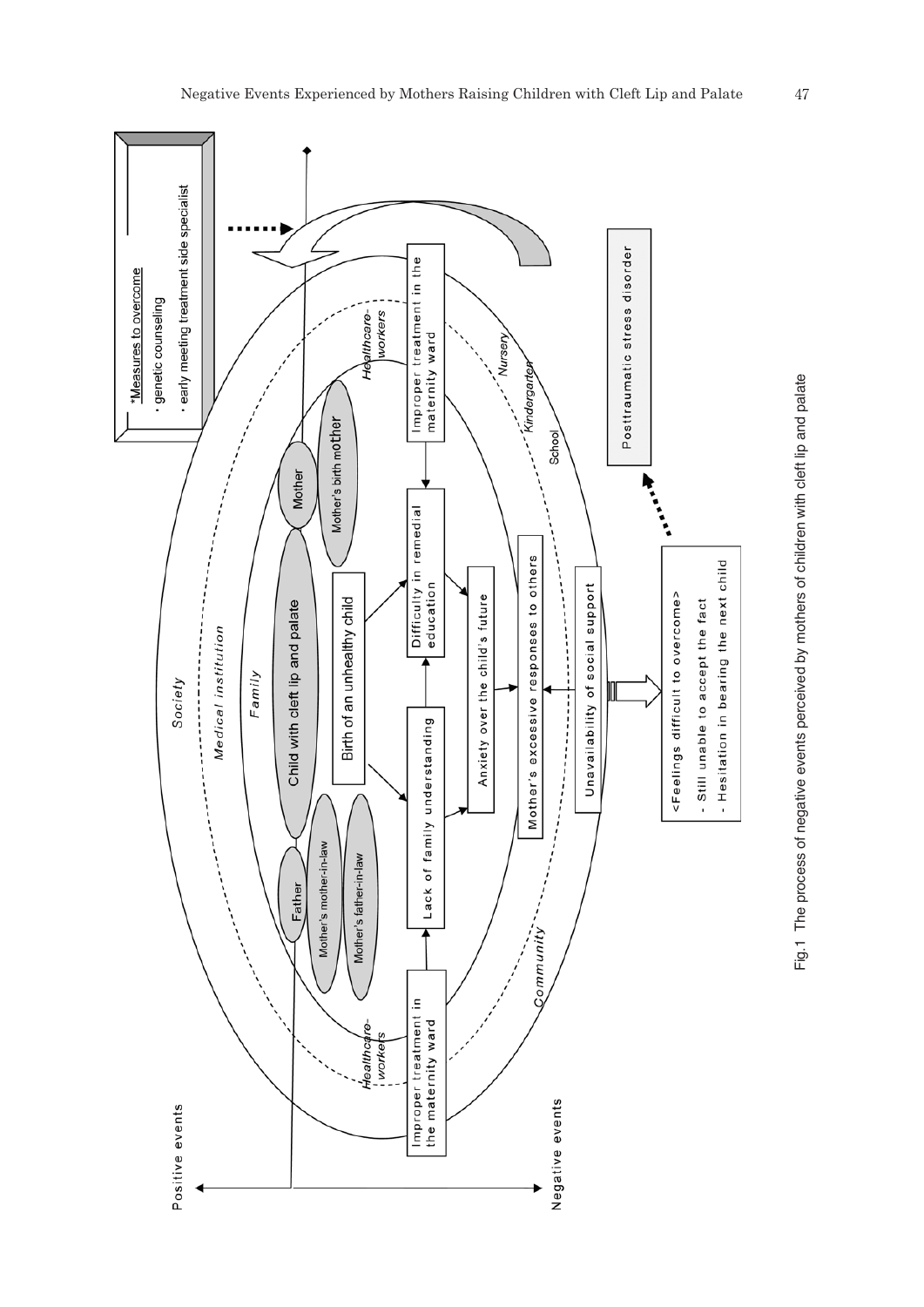potentially inducing permanent, irreversible changes to the mind". Figure 1 presents a schematic representation of these extracted negative events. There are also many positive events surrounding the negative ones. It is necessary to identify and present ways to overcome the negative circumstances.

#### 2. Future challenges to feelings hard to overcome

Only one of the 18 mothers delivered a narrative significant enough to suggest PTSD. However, even though comprising the only case, the presence of a mother raising her child with [Feelings difficult to overcome] is a factor possibly preventing the sound growth of the child. Healthcare professionals must prevent such a possibility.

A mother gave birth to her child soon after receiving an unexpected prenatal notification. Although mothers notified before childbirth are reported to "adapt" earlier to the situation than those not prenatally notified [12], this mother is considered to be a case that demonstrates the confusion that can be caused by an improper notification . Her narrative suggested that she had experienced inconsiderate treatment by maternity workers and perceived the workers' lack of knowledge during hospitalization. The difficulty in accumulating experience in maternity clinics has long been pointed out [13], and, more recently, cases of team-based care involving cooperation between obstetric and other specialists have been reported [14,15]. For mothers, it is crucial for their success in child-raising to receive quality care immediately after delivery. To achieve this, it is necessary to establish a system that allows other specialists to meet mothers early after childbirth to advise them about all facets of the expected remedial education.

Nevertheless, the most significant impact on the above mother was her birth mother's belief in heredity. In Japan, the mother-child relationship has been profound and strong since ancient times- described by Imai as "linked by the umbilical cord" [16]. In the case of this mother, for example, the grandmother of the child took on her daughter's problem as her own. In such a case, family support, particularly genetic counseling, is essential. Numbers of genetic specialists are gradually increasing in Japan; with 72 genetic counselors certified as of 2009 [17]. One of the future challenges is to position these specialists into, or in the vicinity of, team-based care for cleft lip and palate to prepare healthcare systems that enable them to provide appropriate support regarding genetic issues.

### Conclusion

1. Negative events experienced by mothers raising children with cleft lip and palate, [Birth of an unhealthy child], [Difficulty in remedial education], [Anxiety over the child's future], [Improper treatment in the maternity ward], [Lack of family understanding], [Unavailability of social support], [Mother's excessive responses to others] and [Feelings difficult to overcome] were extracted.

2. The presence of a mother raising her child with [Feelings difficult to overcome] (involving being < unable to accept the fact> and <hesitation in bearing another child>) is a factor possibly preventing the child's sound growth. Healthcare professionals must prevent such a possibility.

3. To prevent the vicious cycle of negative events, it is desirable to establish a system that allows mothers to see other specialists early after giving childbirth, so that they can receive advice on the expected remedial education and to integrate certified genetic counselors into team-based care.

This study is only one part of research which received on extension of a Grant-in-Aid subsidy for Scientific Research (base C, 17592282) in 2005 – 2006.